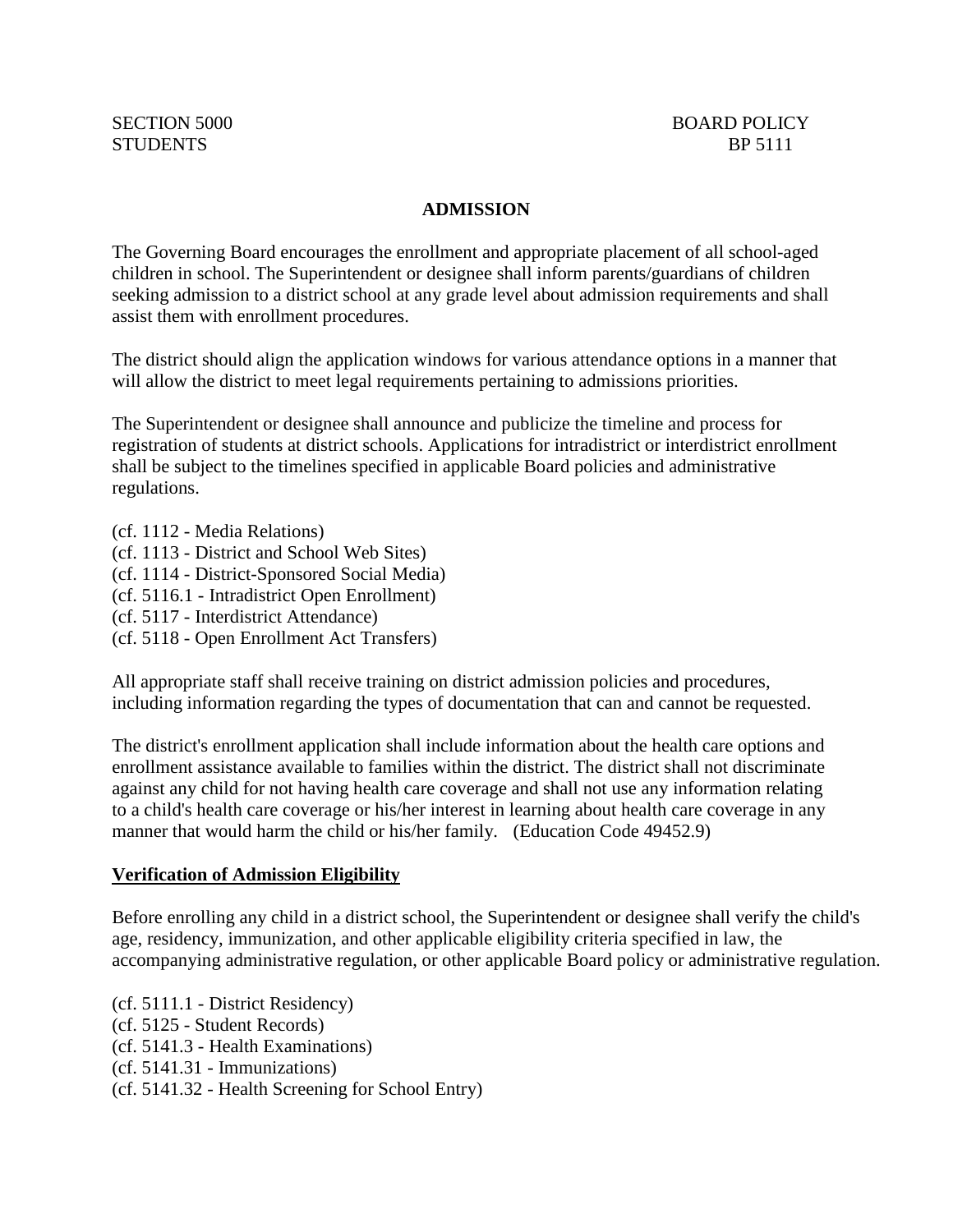The district shall not inquire into or request documentation of a student's social security number or the last four digits of the social security number or the citizenship or immigration status of the student or his/her family members. (Education Code 234.7, 49076.7)

(cf. 0410 - Nondiscrimination in District Programs and Activities)

(cf. 5145.13 - Response to Immigration Enforcement)

(cf. 5145.3 - Nondiscrimination/Harassment)

However, such information may be collected when required by state or federal law or to comply with requirements for special state or federal programs. In any such situation, the information shall be collected separately from the school enrollment process and the Superintendent or designee shall explain the limited purpose for which the information is collected. Enrollment in a district school shall not be denied on the basis of any such information of the student or his/her parents/guardians obtained by the district, or the student's or parent/guardian's refusal to provide such information to the district.

The Superintendent or designee shall immediately enroll a homeless student, foster youth, student who has had contact with the juvenile justice system, or a child of a military family regardless of outstanding fees or fines owed to the student's last school, lack of clothing normally required by the school, such as school uniforms, or his/her inability to produce previous academic, medical, or other records normally required for enrollment.

(Education Code 48645.5, 48850, 48852.7, 48853.5, 49701; 42 USC 11432)

(cf. 6173 - Education for Homeless Children)

(cf. 6173.1 - Education for Foster Youth)

(cf. 6173.2 - Education of Children of Military Families)

(cf. 6173.3 - Education for Juvenile Court School Students)

Legal Reference:

## EDUCATION CODE

234.7 Student protections relating to immigration and citizenship status 46300 Computation of average daily attendance, inclusion of kindergarten and transitional kindergarten 46600 Agreements for admission of students desiring interdistrict attendance 48000 Minimum age of admission (kindergarten) 48002 Evidence of minimum age required to enter kindergarten or first grade 48010 Minimum age of admission (first grade) 48011 Admission from kindergarten or other school; minimum age 48050-48053 Nonresidents 48200 Children between ages of 6 and 18 years (compulsory full-time education) 48350-48361 Open Enrollment Act 48645.5 Enrollment of former juvenile court school students 48850-48859 Educational placement of homeless and foster youth 49076 Access to records by persons without written consent or under judicial order 49076.7 Student records; data privacy; social security numbers 49408 Information of use in emergencies 49452.9 Health care coverage options and enrollment assistance 49700-49703 Education of children of military families